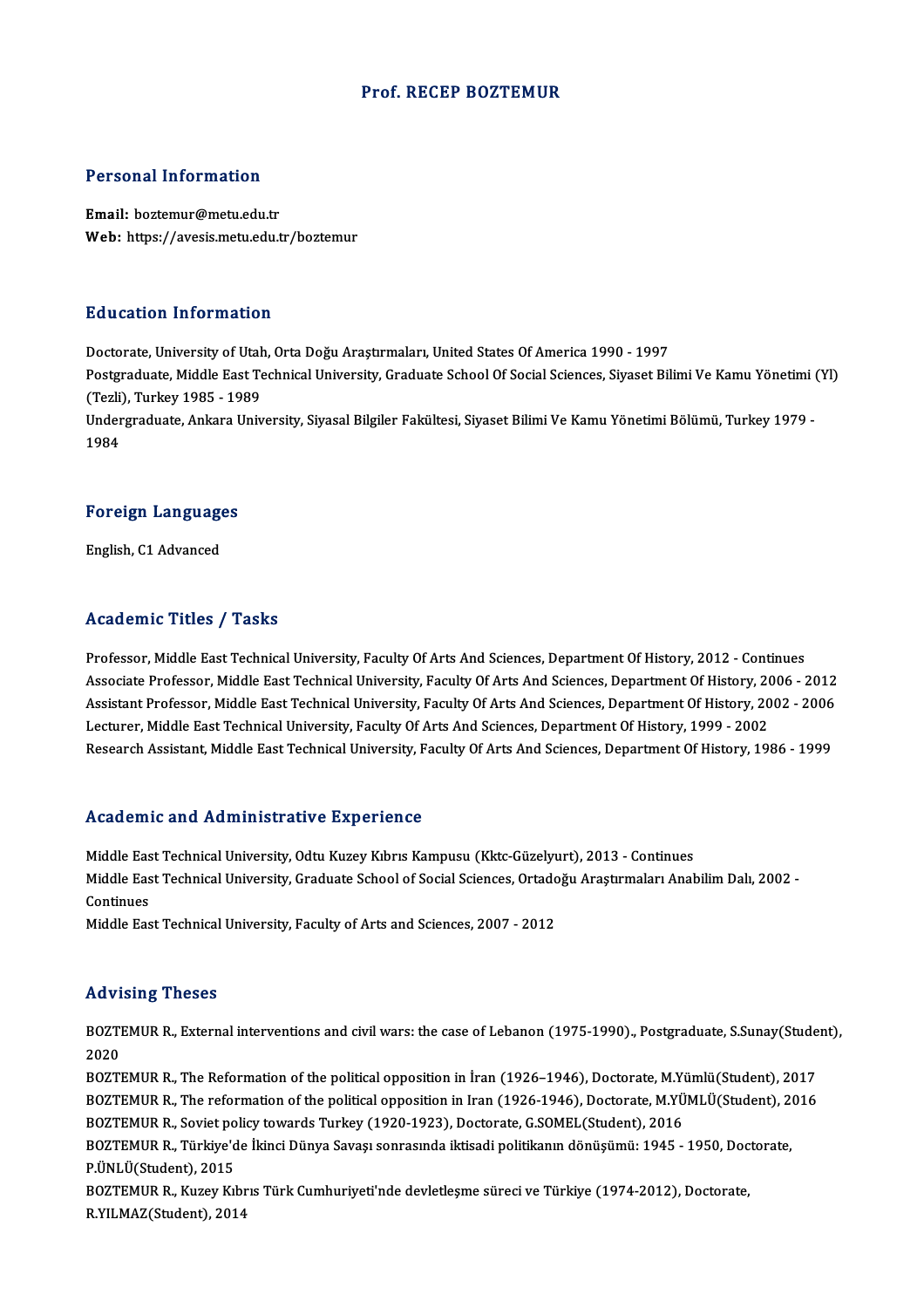BOZTEMUR R., Mutual perceptions of Korean and Turkish societies: Prospects for development of political, economic<br>and sultural relations. Pestsynduate, H.GHOL(Student), 2014. BOZTEMUR R., Mutual perceptions of Korean and Turkish so<br>and cultural relations, Postgraduate, H.CHOI(Student), 2014<br>POZTEMUR B. Social cultural and connemis situation of the l BOZTEMUR R., Mutual perceptions of Korean and Turkish societies: Prospects for development of political, economic<br>and cultural relations, Postgraduate, H.CHOI(Student), 2014<br>BOZTEMUR R., Social, cultural and economic situa

and cultural relations, P<mark>c</mark><br>BOZTEMUR R., Social, cul<br>H.TUNA(Student), 2013<br>BOZTEMUR R. Socio cult BOZTEMUR R., Social, cultural and economic situation of the Jews in Bursa during the Tanzimat Period, Postgraduate,<br>H.TUNA(Student), 2013<br>BOZTEMUR R., Socio-cultural and economic situation of the Jews in Bursa during the t

H.TUNA(Student), 2013<br>BOZTEMUR R., Socio-cul<br>H.Tuna(Student), 2013<br>POZTEMUR R. Oscunati BOZTEMUR R., Socio-cultural and economic situation of the Jews in Bursa during the tanzimat perio<br>H.Tuna(Student), 2013<br>BOZTEMUR R., Occupation and the colonization of Algeria: A struggle for dominance, Postgraduate,<br>C.HAL H.Tuna(Student), 2013<br>BOZTEMUR R., Occupation and<br>C.HALAÇOĞLU(Student), 2013<br>POZTEMUR R., History educatio

C.HALAÇOĞLU(Student), 2013<br>BOZTEMUR R., History education in guiding subjects to loyalty: History education in the Ottoman primary and secondary C.HALAÇOĞLU(Student), 2013<br>BOZTEMUR R., History education in guiding subjects to loyalty: History education in th<br>schools in the Late Tanzimat era (1869-1876), Postgraduate, Ö.ŞANS(Student), 2013<br>POZTEMUR R. Ossunation and

BOZTEMUR R., Occupation and the colonization of Algeria from 1830 to 1870 : a struggle for dominance, Postgraduate,<br>C.Halacoğlu(Student), 2013 Schools in the Late Tanzimat<br>BOZTEMUR R., Occupation an<br>C.Halaçoğlu(Student), 2013<br>BOZTEMUR R., The relations

BOZTEMUR R., The relationship between the Egyptian state and the Muslim Brotherhood from 1952 to 1970, Postgraduate, S.ELDENİZ(Student), 2012 BOZTEMUR R., The relationship between the Egyptian state and the Muslim Brotherhood from 1952 to 1970,<br>Postgraduate, S.ELDENİZ(Student), 2012<br>BOZTEMUR R., The impact of Tanzimat policies on the 19th century civil turmoil i

Postgraduate, S.ELDENİZ(Student), 2012<br>BOZTEMUR R., The impact of Tanzimat policies on the 19th<br>war in Lebanon, Postgraduate, S.ATAKUL(Student), 2012<br>BOZTEMUR B., The preperty issue in Gynnus 1974-2012. I BOZTEMUR R., The impact of Tanzimat policies on the 19th century civil turmoil in the vilayet of \$<br>war in Lebanon, Postgraduate, S.ATAKUL(Student), 2012<br>BOZTEMUR R., The property issue in Cyprus 1974-2012, Postgraduate, S.

BOZTEMUR R., The property issue in Cyprus 1974-2012, Postgraduate, S.HANDE(Student), 2012

war in Lebanon, Postgraduate, S.ATAKUL(Student), 2012<br>BOZTEMUR R., The property issue in Cyprus 1974-2012, Postgraduate, S.HANDE(Student), 2012<br>BOZTEMUR R., British policy and the development of Palestinian nationalism, 19 BOZTEMUR R., British policy and the development of Palestinian nationalism, 1917-1948, Postgraduate,<br>N.BETÜL(Student), 2011<br>BOZTEMUR R., Milli Mücadele'de Matbuat ve İstihbarat Müdüriyet-i Umumiyesi, Postgraduate, A.ÇAĞLAK

N.BETÜL(Student), 2011<br>BOZTEMUR R., Milli Mücadele'de Matbuat ve İstihbarat Müdüriyet-i Umumiyesi, Postgraduate, A.ÇAĞLAK(Stu<br>BOZTEMUR R., Hafız Esad döneminde Suriye'de Arap milliyetçiliğinin dönüşümü (1971-2000), Postgra BOZTEMUR R., Milli Müca<br>BOZTEMUR R., Hafız Esad<br>H.MİRAY(Student), 2011<br>BOZTEMUB B., British pal BOZTEMUR R., Hafız Esad döneminde Suriye'de Arap milliyetçiliğinin dönüşümü (1971-2000), Postgradua<br>H.MİRAY(Student), 2011<br>BOZTEMUR R., British policy and the development of Palestinian Nationalism, 1917 – 1948, Postgradua

H.MİRAY(Student), 2011<br>BOZTEMUR R., British po<br>N.Betül(Student), 2011<br>BOZTEMUR R., TThe rol BOZTEMUR R., British policy and the development of Palestinian Nationalism, 1917 – 1948, Postgraduate,<br>N.Betül(Student), 2011<br>BOZTEMUR R., TThe role of lobbies in the US-Israeli relations: (1948-2008), Postgraduate, M.Berd

N.Betül(Student), 2011<br>BOZTEMUR R., TThe role of lobbies in the US-Israeli relations: (1948-2008), Postgraduate, M.Berdibek(Student), 2011<br>BOZTEMUR R., Change in the status of Turkish women during the Ottoman modernization BOZTEMUR R., TThe role of lobbies in the US-Israeli relations: (1948-<br>BOZTEMUR R., Change in the status of Turkish women during the Otto<br>in Kadınlar Dünyası of 1913, Postgraduate, C.AYGÜL(Student), 2010<br>BOZTEMUR R., Farly BOZTEMUR R., Change in the status of Turkish women during the Ottoman modernization and self- evaluation of women<br>in Kadınlar Dünyası of 1913, Postgraduate, C.AYGÜL(Student), 2010<br>BOZTEMUR R., Early awakening of the Kurdis

in Kadınlar Dünyası of 1913, Postgraduate, C.AYGÜL(Student), 2010<br>BOZTEMUR R., Early awakening of the Kurdish national sentiments ir<br>S.ÖZTEN(Student), 2009 BOZTEMUR R., Early awakening of the Kurdish national sentiments in the Ottoman Empire (1880- 1914), Postgraduate,<br>S.ÖZTEN(Student), 2009<br>BOZTEMUR R., Missionaries and Near East relief society in the U.S. foreign policy tow

BOZTEMUR R., Missionaries and Near East relief society in the U.S. foreign policy towards the Armenian question, 1915-BOZTEMUR R., Missionaries and Near East relief society in the U.S. foreign policy towards the Armenian qu<br>1923, Postgraduate, P.ÖZBEK(Student), 2009<br>BOZTEMUR R., The formation of Iraqi nationalism under the British mandate

1923, Postgraduate, P.Ö<br>BOZTEMUR R., The forn<br>P.AKIN(Student), 2009<br>POZTEMUR R. Atatürk l BOZTEMUR R., The formation of Iraqi nationalism under the British mandate (1920- 1932), Postgraduate,<br>P.AKIN(Student), 2009<br>BOZTEMUR R., Atatürk Döneminde sosyal yardım faaliyetleri (1923-1938), Doctorate, Y.BAYTAL(Student

P.AKIN(Student), 2009<br>BOZTEMUR R., Atatürk Döneminde sosyal yardım faaliyetleri (1923-1938), Doctorate, Y.BAYTAL(Student), 2009<br>BOZTEMUR R., İngiliz işgal birliklerinin kontrol altına alınması ve geçit teşkilatı, Postgradu BOZTEMUR R., Atatürk Döneminde sosyal yardım faaliyetleri (1923-1938), Doctorate, Y.BAYTAL(Student), 2009<br>BOZTEMUR R., İngiliz işgal birliklerinin kontrol altına alınması ve geçit teşkilatı, Postgraduate, D.KULOĞLU(Student 19th BozTEMUR R., İngiliz işgal birliklerinin kontrol altına<br>19th century, Postgraduate, S.ADİLE(Student), 2008<br>19th century, Postgraduate, S.ADİLE(Student), 2008<br>19th century, Postgraduate, S.ADİLE(Student), 2008 BOZTEMUR R., Museological and archaeological studies in the ottoman empire during the westernization procestic<br>19th century, Postgraduate, S.ADİLE(Student), 2008<br>BOZTEMUR R., Lloyd George and the dissolution of the Ottoman

19th century, Postgraduate, S.ADİLE(Student), 2008<br>BOZTEMUR R., Lloyd George and the dissolution of the Ottoman Empire, Doctorate, S.ÇİLİNGİR(Student), 2007<br>BOZTEMUR R., Modernleşmenin ve devletçi ekonomi politiğin kırsal BOZTEMUR R., Lloyd George ar<br>BOZTEMUR R., Modernleşmeni<br>F.TUĞLUOĞLU(Student), 2007<br>BOZTEMUB B., The implemente BOZTEMUR R., Modernleşmenin ve devletçi ekonomi politiğin kırsal kesim üzerine etkileri 1929-1939., D<br>F.TUĞLUOĞLU(Student), 2007<br>BOZTEMUR R., The implementation of the Ottoman land code of 1858 in Eastern Anatolia, Postgra

F.TUĞLUOĞLU(Student), :<br>BOZTEMUR R., The impler<br>O.GÖZEL(Student), 2007<br>BOZTEMUR R., The effects BOZTEMUR R., The implementation of the Ottoman land code of 1858 in Eastern Anatolia, Postgraduate,<br>O.GÖZEL(Student), 2007<br>BOZTEMUR R., The effects of Tanzimat and origins of political conflict between the Armenian and Kur

0.GÖZEL(Student), 2007<br>BOZTEMUR R., The effects of Tanzimat and origins of political conflict between<br>in the Ottoman Empire, 1839-1876, Postgraduate, F.ÖZDEMİR(Student), 2006<br>BOZTEMUR B., The foilure of nease prosesses in BOZTEMUR R., The effects of Tanzimat and origins of political conflict between the Armenian and Kurdish commun<br>in the Ottoman Empire, 1839-1876, Postgraduate, F.ÖZDEMİR(Student), 2006<br>BOZTEMUR R., The failure of peace proc

in the Ottoman Empire, 1839-1876, Postgraduate, F.ÖZDEMİR(Student), 2006<br>BOZTEMUR R., The failure of peace processes in the Palestinian-Israeli conflict: The clash of Arab nationalism and<br>zionism, Postgraduate, İ.DEMİREL(S

BOZTEMURR.,British sea power and oilpolicy ib the persiangulf1909-1914,Postgraduate,M.ÜZEL(Student),2006 zionism, Postgraduate, İ.DEMİREL(Student), 2006<br>BOZTEMUR R., British sea power and oil policy ib the persian gulf 1909-1914, Postgraduate, M.ÜZEL(Student), 2006<br>BOZTEMUR R., The British sea power and oil policy in the Pers BOZTEMUR R., British sea power and oil policy ib the persian gulf 1909-1914, Postgraduate, M.ÜZEL(Student)<br>BOZTEMUR R., The British sea power and oil policy in the Persian Gulf 1909-1914, Postgraduate, M.Üzel(Student)<br>BOZT BOZTEMUR R., The British sea power and oil policy in the Persian Gulf 1909-1914, Postgraduate, M.Üzel(Student), 200<br>BOZTEMUR R., Historical origins of academic orientalism in Russia, Postgraduate, M.ÖZBAŞ(Student), 2006<br>BO

BOZTEMUR R., Historical origins of academic orientalism in Russia, Postgraduate, M.ÖZBAŞ(Student), 2006<br>BOZTEMUR R., Changing patterns of marriage and family in England from the late medieval to the early modern ages,<br>Post